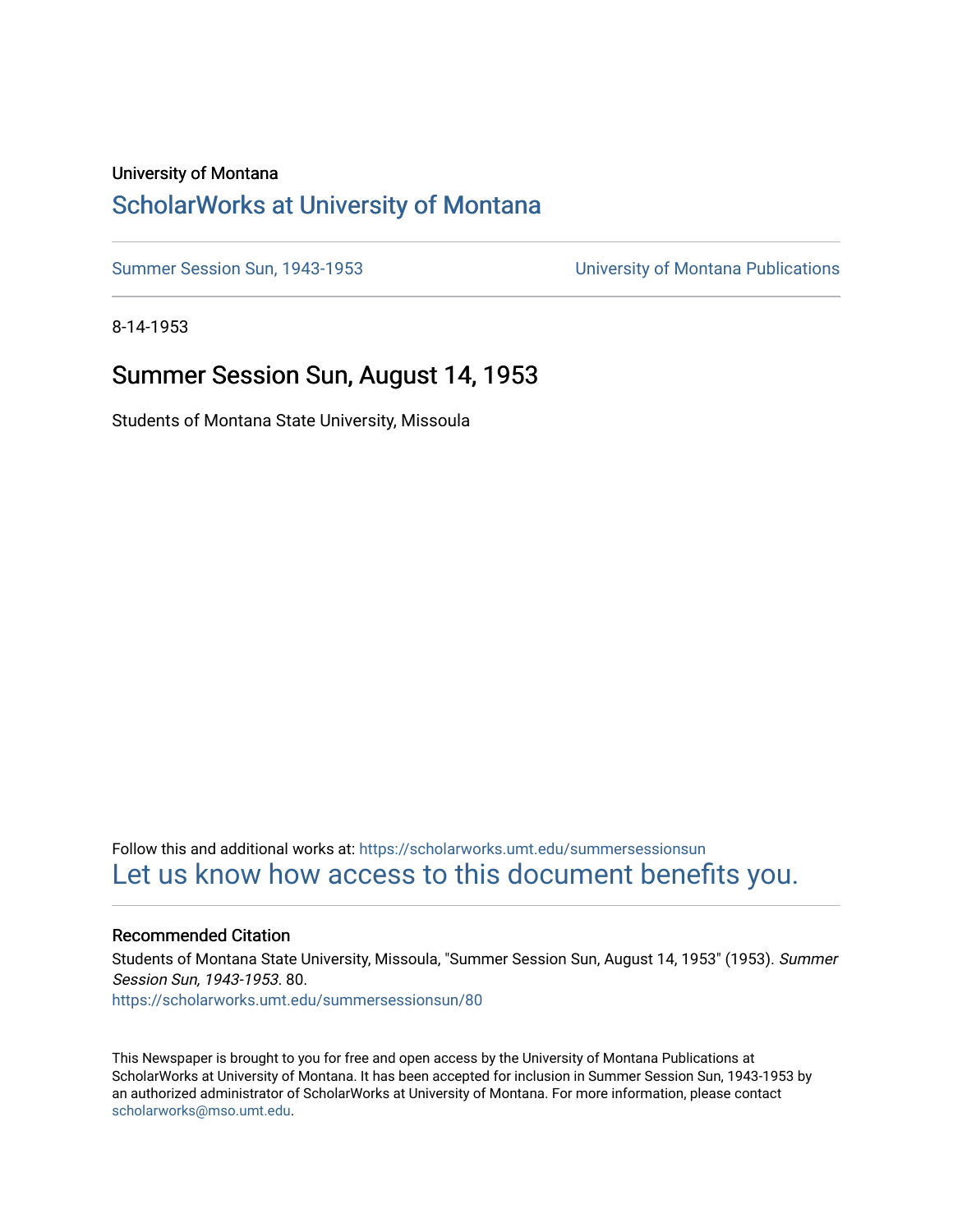# **Milburn Named ROTC Director**

**Lt. Gen. Frank W. Milburn, colorful combat commander of World War II and the Korean war, will assume immediate duties as ROTC co-ordinator for the Montana State University departments of military and air science, Pres. Carl McFarland announced yesterday.**

**"Gen. Milburn's new assignment is a position we had in mind for him when he returned to the University a year ago," Dr. McFarland said. "With world conditions as they are, ROTC departments throughout the country have become more and more important in**



**Frank W. Milburn**

**the over-all national defense picture. We are fortunate to have a man such as Gen. Milburn for the position."**

### **Served as Assistant**

**During the past year Milburn has served as Pres. McFarland's special assistant. He coached freshman football and varsity baseball, and acted as director of athletics.**

**Milburn retired as a three-star general May 1, 1952, with 38 years of active military duty, having graduated from West Point in 1914.**

**He was professor of military science and tactics and coach of football and baseball at MSU from 1926 to 1931.**

**"There will be no separate athletic director," Dr. McFarland stated, in making the change. "Administration of intercollegiate athletics has been reorganized.**

**"Paul Chumrau, athletic business manager, will continue as such and will handle all necessary business and arrangem ents," McFarland said. "Recommendations on policy matters will be made to the University administration by the ath- (Continued on Page 3)**



### Montana State University<br>Friday, August 14, 1953

# **Montana University Plays Host to Camp By PAT PAULSON**

Montana State University School of Music played host to 138 students from Idaho and Montana who came to take part in the Montana Music Camp, July 26 to August 7.

The beautiful new music building offered facilities for the camp this year that are the best to be found. Completely sound-proofed practice studios, acoustically engineered rehearsal rooms for ensembles, band and chorus and a new recital hall were some of the superb features available to the campers.

The services of four distinguished musicians and conductors were obtained to direct camp organizations. Merrill B. Van Pelt, who is supervisor of instrumental music of the Cincinnati, Ohio public schools, directed the camp band. The camp chorus was directed by Max Noah, who is head of the music department of Georgia State College for Women, Milledgeville, Georgia. The University Symphony Orchestra director, Eugene Andrie, conducted the camp orchestra. A highly skilled pianist, George Hummel, directed the piano ensemble.

A Music Camp Concert was held Friday, August 7, in the Student Union auditorium in the evening to end two weeks of study under the well-known directors.

# **ATTENTION! SUMMER STUDENTS**

**All students currently enrolled at MSU who wish grades sent to them at the end of the summer term must leave a stamped, self-addressed envelope at window 5 of the registrar's office.**

**All veterans currently enrolled under public law number 346 who expect to receive bachelor or master degrees at the end of summer session must file application for a supplemental certificate of elegibility to continue education under this bill.**

**The necessary application form, form 7-1907 e, may be secured by contacting the registrar's office clerk at window 5** in Main Hall.



# **New MSU Buildings Provide for Students By TEDDY JO PAULSON**

Montana State University has nearly completed a large building program began in February, 1952, to keep up with the ever-growing number of students.

Craig Hall, the new men's dormitory, is being used to house the delegates attending Publications Pow Wow. The normal capacity of this building, which will partially replace Jumbo Hall, is 244.

Another of these new brick buildings is the ultramodern music building. Here you will find the choral laboratory, teaching, practicing, and band rooms, all partially soundproof. The studios have offset walls to make the sound more clear and to avoid echoes. Another feature is the floating floors, not connected to the walls but held together by metal clips. Air-conditioning contributes to the yearround comfort. Thousands of music manuscripts are contained in the library. An unusual characteristic of this building is that it resembles a baby grand piano.

Home economics and women's physical education classes will be in the new Women's Center. At some future date part of the first floor may be converted into a nursery to be used by the teaching, psychology, and home economics divisions.

In the new Liberal Arts building English, history, and modem languages will be taught. The reason for its L-shaped structure is that one wing has three floors of classrooms while the other has four floors of offices.

The Montana State University field house is to be used not only for athletic events, but also for concerts, plays, commencements, and other like activities. Its 200 foot arches are the largest laminated wood arches in the world.

### **PUBLICATION POW WOWERS:**

**We are very happy to have so many of you high school students on the campus. You**



**have been learning no doubt, a lot of things about high school publications. However, I hope you will have time to stroll about the campus and see all of the interesting things that are here. You may feel free to go through any of the buildings or to inspect any part of the campus that you wish.**

**I hope you have a very successful year with your local student publications.**

> **E. A. ATKINSON. Director Summer College**

# Summer Session Has Many Special Events

A 22-student increase marked the summer session at Montana State University for 1953. This year students registered numbered 868, compared with last year's 846.

Students from Texas, Virginia, and Alaska are among those to enjoy the benefits of different courses.

About one-half of the summer session students are teachers or administrators, E. A. Atkinson, director of the Summer College, pointed out.

A few examples of these special courses given include: Elementary school—principals' conference, drivers' training, journalism public relations clinic, the music institute, and the conservation workshop.

Of these, only the aviation and conservation workshops are still in session.

Recreation during the summer session has consisted of canasta, bridge, dancing, swimming, and softball.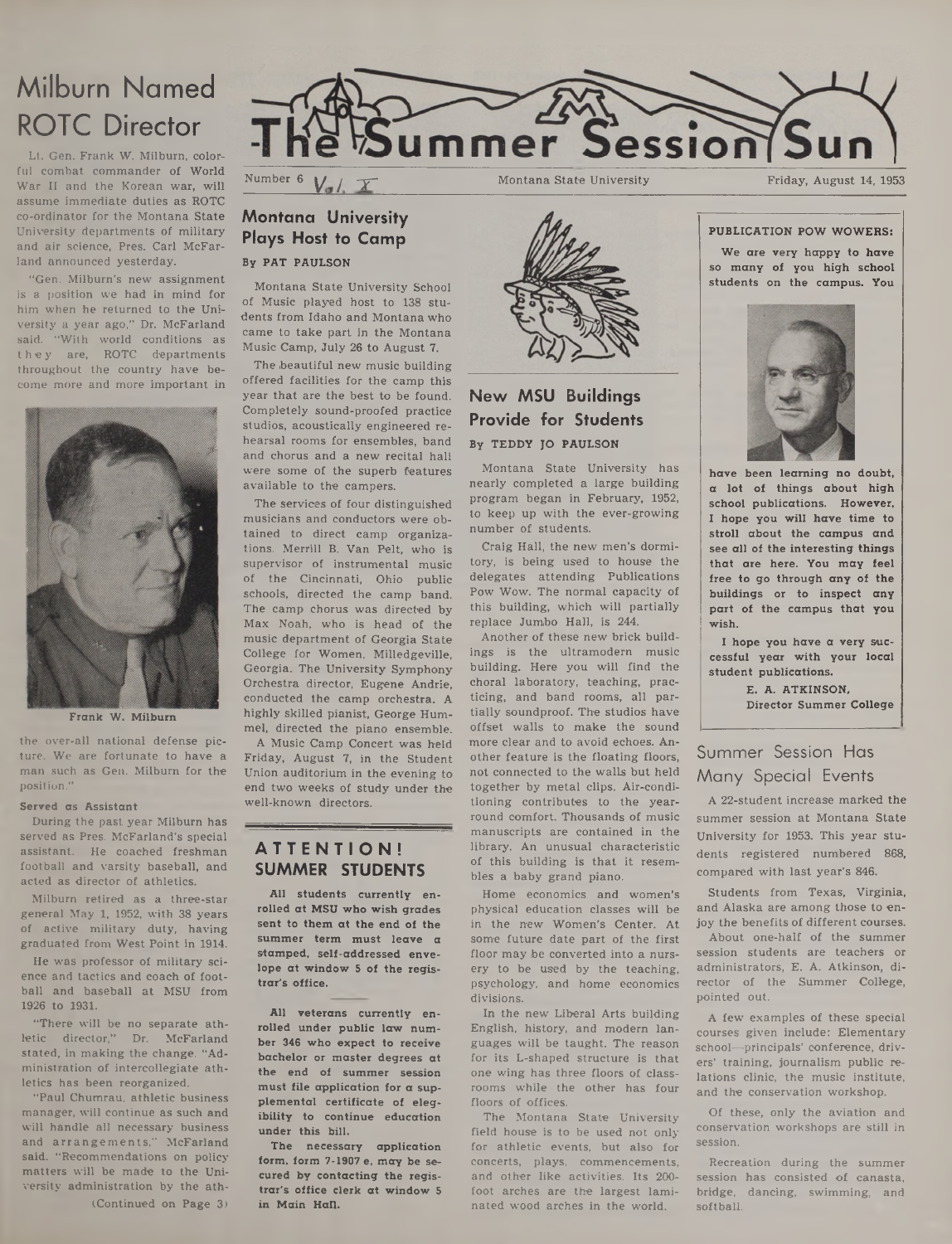

**Published by High School Journalism Students at Fourth Annual Journalism Pow Wow**

First Page Editor: Jack Aho; assistant, Keith Robinson. Reporters: Marlin Mullet, Edith Miller, Teddy Jo Paulson, Pat Paulson, Janet Kilzer and Carol Ann Herman.

Second Page Editor: Diane Hunter; assistant, Mary Koester. Re-<br>porters: Judy McLarnon, Sheila Lacy, Trecia Smith, Pat Nash, Kathleen McCarthy and Joanne Winter.

Third Page Editor: Janet Williss; assistant, Caryl Vaselenko. Reporters: Sharen Foote, Kathleen Gary, Lena Thayer, Joanne Wyman and Mary Jo Shea.

Fourth Page Editor: Pat Harstad; assistant, Virginia Cullen. Reporters: Marilyn Erickson, Genell Jackson, Juanita Peel, Jane Whitten, Angela Kenfield and Edith Joscelyn.

Fifth Page Editor: Elaine Stirland; assistant, Barbara Coday. Reporters: Jim Berry, Odelta Tusler, Phyllis Pickering and Marilyn Kae Nugent.

Sixth Page Editor: Dean Conklin; assistant, Roger Megerth. Reporters: Dale Beland, Ben McQuillan, Norma Pugh and Barbara Olson.

Makeup Editor: Michael Benson; assistant, Wilma Kamp. Artist: Wayne Mazanec.

### High School Student of Today and His World

Criticized for some of their activ- world affairs and religion, ities. Much of this criticism is de- Teen-age recreation is varied, inserved, but not all of it. Many kibitzers know only the scandals they read in the papers. Shouldn't we tell them about the other side — the hard-working student and part-time employee?

During school, the students participate in many time-taking extra-curricular activities and sports. After school, many of the boys have jobs and the girls help their parents at home or have jobs babysitting, etc.

Despite this tight schedule, however, most find time for some deep thinking. Many of the adults who are so scandalized at the teen-ager they read about would be very sur-

High school students are often prised at some high school ideas on

eluding many sports, dancing, slumber parties, and school-sponsored educational - recreational programs such as Girls' and Boys' State and Pow Wow.

Another large item in teen life is the fact that we are living in a world where war and social struggle are constantly brought to our attention through newspapers, radio and conversation. All the boys' plans must be very tentative, for they have their service in the Armed Forces to fulfill before continuing with their chosen work.

With all these things in mind, we feel the teen-agers of today will make capable adults of the world tomorrow.—S. L.

# **TEEN-AGE DRIVING COURSE**

### By PAT NASH

When asked about teen-age driving courses, Dr. John S. Urlaub, educational consultant for the American Automobile association, and Captain Bodley Vacura, safety director of the Montana Highway Patrol association, both agreed that such courses are a necessity in all high school curricula.

At present, a two-week course is being held on the University campus to instruct potential driver training teachers in driver training fundamentals. They in turn will instruct teen-agers in the 51 Montana high schools where formal training courses are offered.

Recent surveys have proven that students who have completed this valuable semester course in high school have cut their accident rate in half. This course consists of both classroom work and actual instruction in a dual-controlled car, which is usually furnished by local automobile dealers on a rental-free basis.

The goal of the driver-training program is to provide every graduate with a well-rounded driver education.

### DESTINATION — POW POW

Many of the students attending the Pow Wow related the interesting sights and events on their way to Missoula.

Several delegates left early and spent some time at the State Fair in Great Falls, while one Spokane student visited Glacier National Park.

The Pow Wow delegates saw much wildlife, including a moose spotted shortly after leaving Helena. Our friend from Texas rode her first horse in Montana.

### Publications Pow Wow Teaches Teamwork

Gathered together here on the campus of Montana State University to learn more of the "tricks of the trade" of journalism are 120 students.

Not only are we students gaining valuable information and experience which we will put to use on our yearbooks and newspapers next year but we are experiencing something most of us have never before experienced: working together with a large number of other students for one goal — a better paper or yearbook for each of the represented schools in the year 1953-1954.

### End of the Beginning

After three years of bitter fighting the Korean War has come to an end. Chinese and North Korean Communists have signed their "honorable" names on a truce with United Nations representatives, at least some of our boys will soon come home, and most of us are quite content.

But the casualties suffered by American and other United Nations servicemen, the millions of dollars spent by the United States in this war, the thousands of Koreans left homeless, and the disapproval and unrest in the mind of Syngman Rhee, are all results of the Korean fighting that ask: how much have we accomplished? The answer not a promising one.

How strong is the truce? Can the Communists be trusted? Are they holding back Allied prisoners?

Under the direction of our advisers, we the Pow Wow representatives from North Dakota, Idaho, Washington, Texas, and Montana, are putting out newspapers and planning yearbooks together. A girl from Kalispell and one from Texas work together on one article, both trying their best to achieve the common purpose.

We are all learning to get along with "the other guy" and to see his viewpoint.

No, not only are we learning more of journalism, but Powwow Week is teaching us more about each other.  $-$  J.W.

# ATHLETICS AND MODERN EDUCATION

In the modem educational program athletics are pushing studies and study time more and more into the background.

Students must realize that though it is important to take part in athletics while attending school, later in life they won't be of much importance when trying to obtain a job.

With the many new systems that are used in modem education there should be plenty of time for both study and athletics.

Where will they strike next? If it is another Korea, will we enter the fight again? If our own country is attacked, are we ready to defend it?

Well, there we have the end of a war. But how final does it sound?  $-$  M.K.

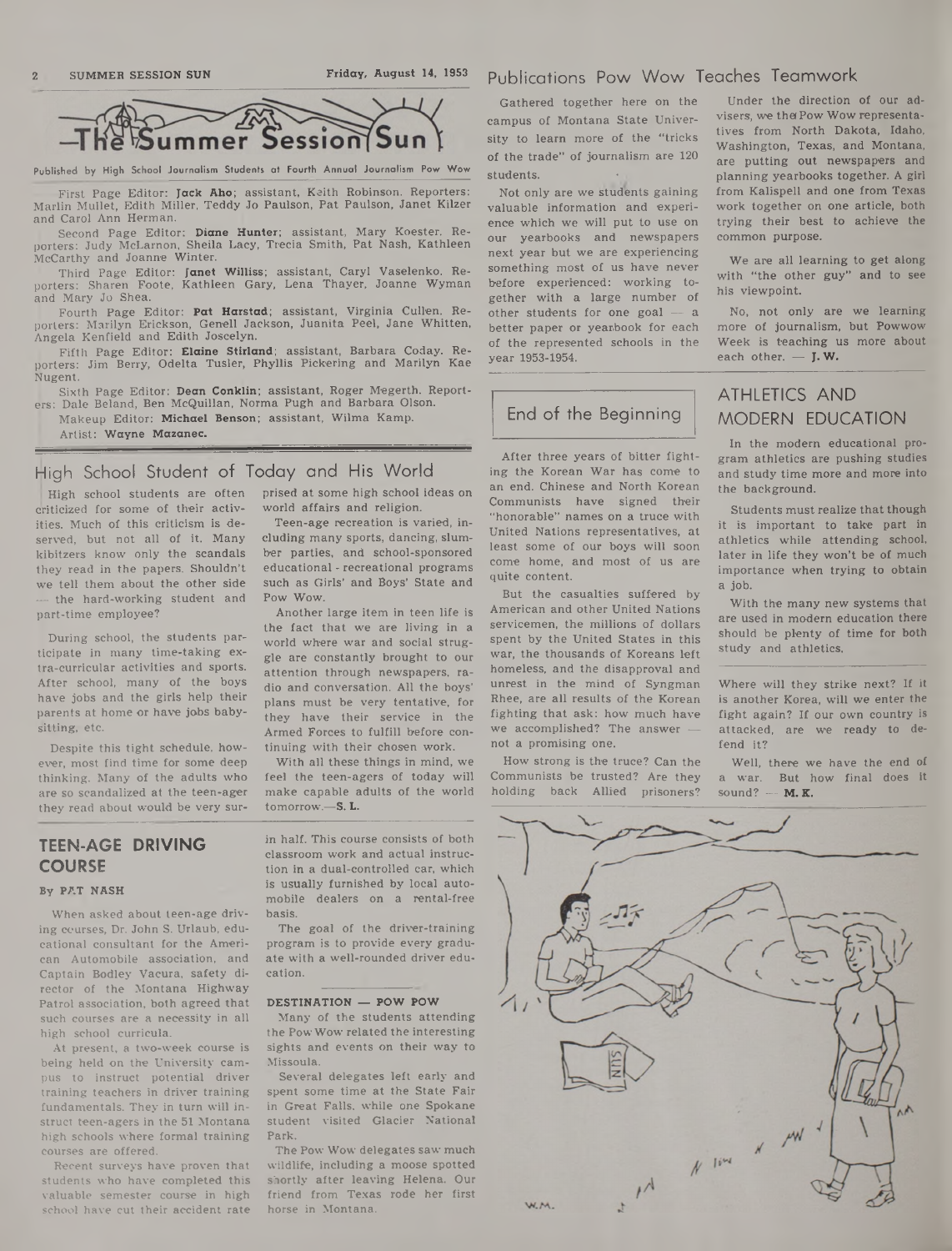# **FOW WOWERS EXAMINE PRESS**<br>Friday, August 14, 1953



L to R — E. B. Dugan, director of Publication Pow Wow; Garry Alexander, St. Maries, Idaho; Pat Mayer, Spokane, Wash.; Pat Harstad, Glendive. Mont.; Vira Erickson, Williston, N. D., and Wilfred Stinegas, pressman.

### MILBURN NAMED DIRECTOR

(Continued from Page 1)

letic department coaches committee."

ADCC will be composed of Chumrau, Harry Adams, track coach; G. P. (Jiggs) Dahlberg, basketball coach; Eddie Chinske, football coach; John Zeger, football line coach; and the new baseball coach who will be appointed soon. Adams is temporary chairman of the new committee, with Chumrau serving as secretary.

### Athletic Representative

Chumrau, appointed last December to give the department the services of one trained in business management, will represent the athletic department at Mountain States athletic conference meetings.

He is a former Grizzly basketball star and was graduated from the University School of Business Administration in 1939. He was co-captain of the hoop squad, and served as business manager of the Associated Students of Montana State University.

After graduation, Chumrau coached at Cut Bank high school. He served as a major in the army during the war in training and personnel.

Following the war, Chumrau had **a** business in Long Beach, Calif.,

# **CRAIG HALL ACTIVITIES KEEP POW WOWERS ENTERTAINED**

The Pow Wowers arrived at the dormitory Sunday night and life began in Craig hall. After everyone had become familiar with the building, some gathered in the lobby to read, play the piano, listen to the radio, while others became acquainted with their roommates.

When all had retired after talking about trips, the hall settled down. Soon after lights were out, noises came from the basement. It seems the boys weren't sleepy and were exercising their vocal cords. Pitching pennies was another popular sport of the evening. During this session one of the girl's rooms was invaded by a sleep-walker. Moaning and mumbling, she soon left in disgust.

All through the week, everyone has been meeting new people. Every night, when there was any spare time, the lobby of Craig hall was a popular meeting place for dancing and singing.

and a mountain lodge at Mount Charleston, Nev. He returned to the University in 1950 as director of the Placement Bureau, a position he continues to handle in a supervisory capacity.

Pow Wowers Keep Busy Evenings With Recreation

The Pow Wowers soon found that everything wasn't all work and no play.

Although kept busy during the day with classes, plenty of recreation was planned for the evening.

A picnic at Montana Power Park kept the students busy Monday evening and those wishing to swim attended a swimming party at the municipal pool Tuesday. An extra treat Wednesday was the new Martin and Lewis picture "Scared Stiff' at the Fox theater. Buses took the group to the Rollerfun for a skating party Thursday evening. For Friday evening, a tour of the Missoulian plant is planned, with refreshments afterwards at Student Union. There the group will talk over their experiences while here on the campus before leaving for their homes Saturday morning.

The staff and members of Pow Wow want to express their sympathy and sorrow to Pat Nash of Townsend, for the death of her mother in an automobile accident. Pat left Pow Wow with family friends Tuesday night when she received the message from her home.

 $\overline{3}$ 

# **KNOWN JOURNALISTS AMONG POW WOWERS**

Surveys of the editors and coeditors in each of the three sections attending Pow Wow, revealed 61 editors that will be editing yearbooks, printed newspapers and mimeographed papers this fall.

The mimeographed section tops the list with 23 editors. The yearbook comes in second with 22, and the printed paper section has 16 student editors.

The boys are outnumbered about four to one with 50 girl editors and 11 boys.

The editors of the yearbooks are the following: Barbara Barton, Belgrade; Carol Burbank, Charlo; Vira Erickson, Williston, N. D.; Phyllis Cable, Thompson Falls; Terry Flynn, Chinook; Bill Harward, Arco, Idaho; Colleen Hayden, Pocatello, Idaho; Mildred Jaeger, Pasco, Wash.; Helen Krook, Kennewick, Wash.; Eileen Lenehan, Belgrade; Doris Long, Florence; Pat Mayer, Spokane, Wash.; Lawrence McGivney, Salmon, Idaho; Don Ness, Billings; Bette Normandeau, Ronan; Joan Olson, Glendive; Mary Pitt, Denton; Robert Rueiquam, Choteau; Dorothy Schweitzer, Denton; Richard Thoft, Stevensville; Sue Ann Wareberg, Poison, and Myrna Mozer, Valier.

Editors and co-editors of printed papers include: Jack Aho, Butte; Dale Beland, Cut Bank; Micheal Benson, Pocatello, Idaho; Barbara Coday, Havre; Dean Conklin, Miles City; - Virginia Cullen, Ronan; Pat Harstad, Glendive; Norma Pugh, Fort Benton; Carol Ann Herman, Missoula; Wilma Kamp, Laurel; Janet Williss, Dillon; Caryl Vaselenko, Williston, N. D.; Elaine Stirland, Chinook; Roger Megerth, Missoula; Barbara Olson, Fort Benton; Kay Williams, Laurel, and Phyllis Pickering, Dillon.

The mimeographed newspaper editors are: Garry Alexander, St. Maries, Idaho; Betty Bean, Augusta; Frank Belts, Custer; Dale Burk, Eureka; Karen Doolittle, Box Elder; Carmen Eblen, Belgrade; Patsy Edwards, Choteau; Doris Foster, Bigfork; Anna Freier, Box Elder; Gloria Jones, Kennewick, Wash.; Dorothy Lee, Denton; Peggy March, Salmon, Idaho; Wallace Mc-Rae, Colstrip; Linda Merriman, Circle; Roberta Miller, Wallace, Idaho; Jackolyn Mossey, Denton; Mary Nagamitsu, Box Elder; Zoe Nelson St. Ignatius; Shirley Richmond, Ekalaka; Donna Sharp, Absarokee; Ernest Tooke, Ekalaka; Zaide Tuxill, Eureka; Ardelle Webber, Joliet; Bill Williamson, Box Eider.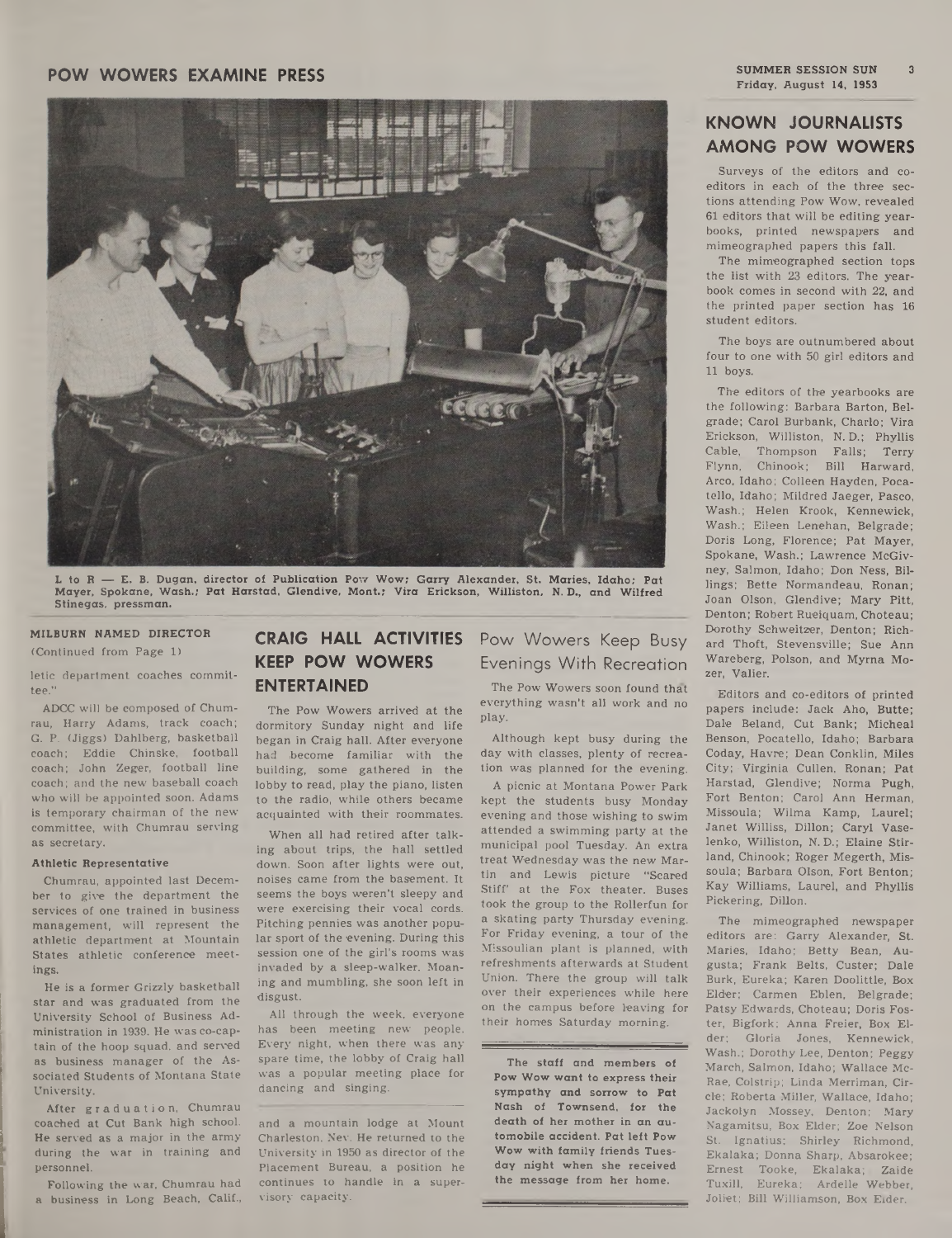### **Craig Gets New Head**

Getting acquainted with approximately 280 freshman men and organizing Craig hall for self-government are two of the difficult tasks to be undertaken by William T. White, newly appointed head resident of Craig hall.

Mr. White is scheduled to arrive from Florida with his wife in the near future to begin the duties of his new position. Mr. White is a graduate of the University of Illinois and has been serving as director of residence halls for freshman at the University of Florida.

Mr. White is also planning to organize a special program for freshman men, stressing personal and social growth, which is hoped will compare favorably with a similar freshman women's program which has been successful.

## **FORESTERS OPERATE EXPERIMENTAL TRACT**

Did you know that the school of forestry owns a 20,258-acre forest?

Located near Greenough, Mont., on the Blackfoot river drainage, it was given to the school in trust, for the exclusive use of forest and conservation practices, by the Anaconda Copper Mining company and the Northern Pacific railroad in 1937.

Income is secured through the sale of Douglas fir Christmas trees. grazing fees, and a recent timber sale of two million board feet.

The forest is used as a laboratory on range, forest, and wild life management by the forestry students.

Building for a spring camp is now in progress. Buildings will con-

# **Writers Conference and Arts Roundup Feature Several Well-Known Personalities**

The fifth annual Writers Conference was concluded at MSU Saturday, August 8. The week-long conference was well attended by people from all states in the northwest and Canada. The one who traveled the farthest was a little elderly lady, Mrs. A. J. Montfort, who had come by bus all the way from Damarifcotta, Maine.

Professor Nevins, a two-time Pu-

### **On the Loose ? ? Pow Wower ? ?**

Your roving reporter has wandered through the campus collecting opinions of students. Here is an account of these spot interviews.

The first summer session student I met was Herbert York of Stevensville, Montana, an education major. His opinion of the new buildings being constructed on the campus is, "I guess they're ok, but they'll never fill them."

The next student cornered was Jody Thompson who claims to be a gypsy with no home town and a pre-dentistry major. He said, "There ought to be a law agin' all these high schol girls on the campus. Do you know, I haven't cracked a book in over two weeks!"

When asked why he attends summer session, he replied, "It's more fun than in the winter—all these high school kids running around, you know."

Then interviewed was Loren (Larry) Smith of Lewistown, Montana, business student. "What do you think of the Music Camp and Pow Wow for high school students," I asked.

"If the Pow Wow students learn as much as the music students, I believe it will be three weeks well spent. It's also good publicity for the University.

So ended my spot interviews. Thanks for the info, it was fun.

sist of a classroom, cook house, dining hall, wash house, and ten bunk houses.

Upon completion, the sophomore forestry class will spend spring quarter there and during the summer it will be used as a conservation camp.

# **By GENELL JACKSON**

Lectures, workshops, and private interviews were conducted by several nationally-known authors including Walter Van Tilburg Clark, Professor Allan Nevins of Columbia university, Richard Neuberger and Naomi Lane Babson.

litzer Prize winner, delivered several lectures dealing with history and biography. Van Tilburg Clark

conducted a fiction workshop and delivered a lecture entitled "Writing in the West." A large number enrolled for the five-week courses —one in short story writing and on the writing of novels, which Clark is teaching July 20 through August 21.

The first television workshop in Montana was also held during the conference. Kinescope films from several stations were used.

The arts conference featured an opera workshop conducted by John Lester and David Weiss. Handwrought jewelry shop taught by Margaret Craft, enameling in a metal workshop instructed by Mary Larom. The Western Dance Clinic and Festival was instructed by Bob and Ginger Osgood and painting and fine arts by Julian Levi, New York artist.

**"Indian Country" Is Published**

### By MARILYN ERICKSON

"Indian Country" is the new book written by Dorothy M. Johnson, secretary of the Montana State Press association, which was published recently.

The book consists of 11 short stories, mainly about the pioneer west and the early settlers, mountain men, beaver trappers, Indians, cowboys and outlaws. Many of these same stories have been previously published in such popular magazines as Colliers and the Saturday Evening Post.

The book was published in both

# **SMOKE JUMPERS SUFFER THROUGH TRAINING**

**By EDIE JOSCELYN**

"Your strap is crossed. Ten pushups for you."

That has a familiar ring for the smoke jumpers who train at Camp Menard, 30 miles from Missoula. Many of them are MSU students earning summer money for their winter studies.

Ten pushups for each mistake in their equipment and being left to hang from the practice tower when their straps are poorly adjusted are penalties which soon cure them of their carelessness, according to Fred Brauer, an instructor at Camp Menard.

Entertainment is scarce so they provide their own. One sport is the "bucking barrel." This is a barrel suspended on four straps with a fifth strap loose. By yanking on the fifth strap the boys try to dislodge the "rider" from his seat.

Roping the bears who come into camp is another pastime. Bears are frequent and so is the fun.

Smoke jumpers range from 18 to 28, must be over 130 pounds and under 180 pounds, be over five feet three inches and under six feet three inches. A stiff physical examination is given and eyesight must be good.

Hale field in Missoula is the main center in this region and a 154-man crew is located there.

"May I see Mr. Williams, please? Yes, I'll wait.—Thanks for making the appointment for me, Mr. Williams. I'll go right out to Hale field. —Is this the office? Could you direct me to the parachute loft? Thanks!—May I see Mr. Brauer, please? Yes, I'll wait—Thanks, Mr. Brauer. I'll read this pamphlet.— Here's your story Pat. May I go swimming now?"

paper-bound and hard-bound editions by Ballantine Books, July 15 of this year.

The Saturday Review says of Miss Johnson's book, "Here are western stories at their best. There is no romanticizing of the noble savage or the intrepid pioneer.... Here are stories told with pace and suspense and skill."

Miss Johnson was born in Whitefish and is a graduate of MSU. She later worked on the Whitefish Pilot and was also a book and magazine editor in New York.

# **Sprinkled Sidewalks Keep Folks Green**

"Keep the campus green" is truly a wonderful slogan and we seem to be doing the job — but must the sprinkler men get so carried away that the sidewalks and everyone traveling via these walks are thoroughly drenched 24 hours a day. The best solution to this problem would be to invent a square sprinkler that will water the comers, but miss the walks. Come on, some of you college masterminds, here is an original idea that could make a million!

## **Summer Students Represent Variety In States and Ages**

A wide range of ages is represented in the ranks of those enrolled for the summer session.

The youngest student, is Kenneth Patrick Brown of Chetek, Wisconsin, who is a 16-year-old sophomore. Brown is enrolled in sociology and anthropology.

The oldest student, Harry Patterson Sicker, of Thompson Falls, Montana, is 67. Sickler is taking a general course.

Summer session registration numbers 880—512 men and 368 women.

Of this number 221 are from outside Montana.

The states and Canadian provinces represented are: Alabama, Alaska, Alberta, Arizona, California, Colorado, Georgia, Hawaii, Idaho, Illinois, Indiana. Iowa, Kansas, Massachusetts, Michigan, Minnesota, Missouri, Nebraska, New Hampshire, New Jersey, New Mexico, New York, North Dakota, Ohio, Oklahoma. Oregon, Pennsylvania, Saskatchewan, South Dakota, Tennessee, Texas, Virginia, Washington, Wisconsin and Wyoming.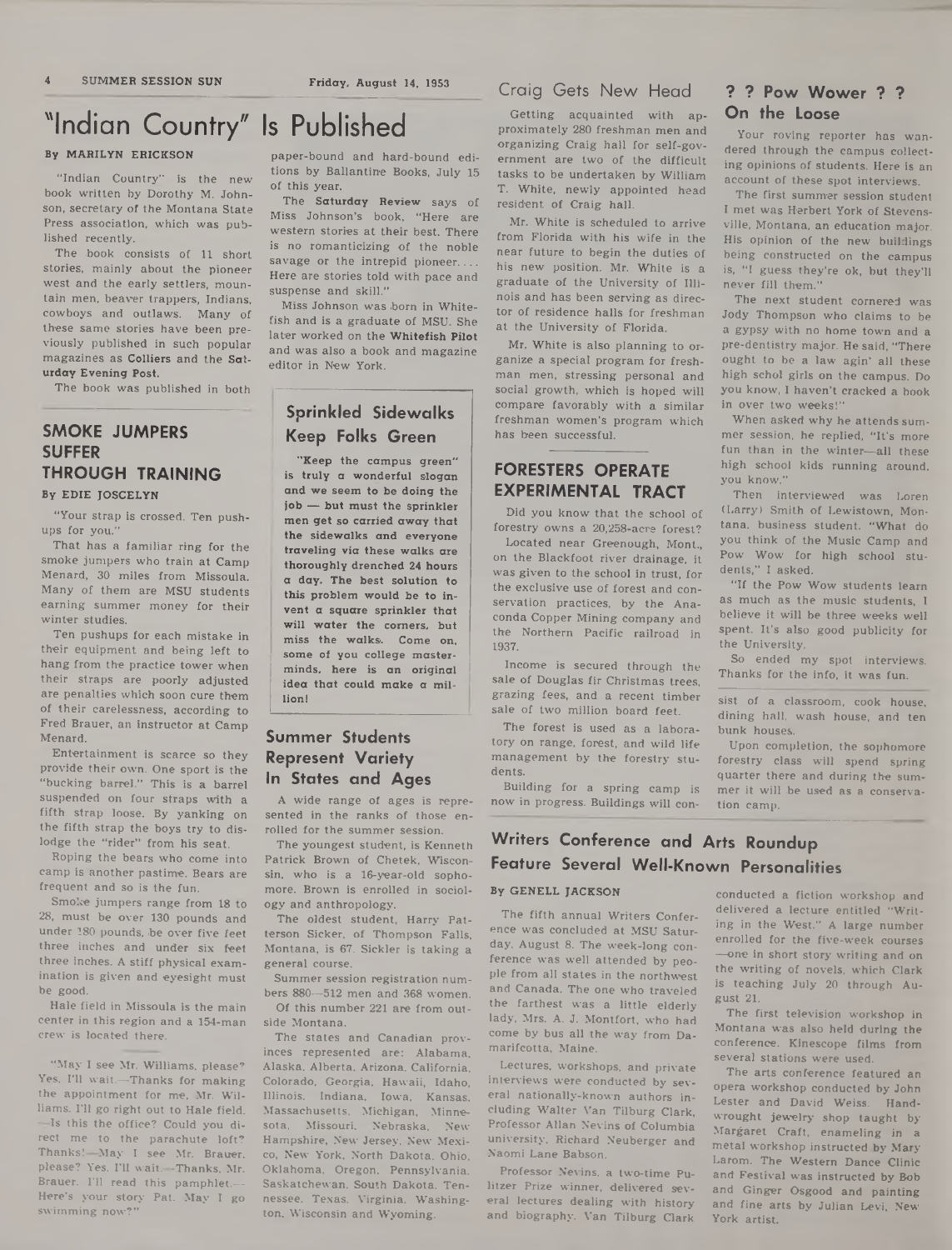# **ROLL TO POW WOW**

Among the notables attending the Pow Wow we find as we amble down the halls a number of Girls' Staters. Included in this happy group are: Carmen Eblen, Belgrade; Shirley Richmond, Ekalaka; Patricia Nash, Townsend; Nancy McLean, Augusta; Donna Slowey, Geraldine; Odelta Tusler, Terry; Helen Krook, Kennewick, Wash.; Mildred Jaeger, Pasco, Wash., and last but not least, Montana's own Girls' State governor and Girls' Nation senator, Elaine Stirland, Chinook.

Congratulations, nine gals of Girls' State, you did a swell job!

We have some pretty prominent boys strutting around the campus, too. About ready to take off for Dillon to attend Montana Boys' State, Aug. 23 to Sept. 1 are: Bob Reiquam, Choteau; Dean Conklin, Miles City; Jack Aho, Butte; Dick Thoft, Stevensville; Ernest Tooke, Ekalaka; Dale Burk, Eureka; Keith Robinson, Kalispell; Wally McRae, Colstrip; Dale Beland, Cut Bank, and Roger Megerth, Missoula.

Good luck, fellas, we're proud of you! Pow Wow will have its own 10-man delegation at Dillon.

# **Local Groups Sponsor Delegates NINETEEN BIG WHEELS**

Newspapers, clubs, individuals, and radio stations throughout Montana and Idaho are playing an important part in this year's Publications Pow Wow. Many students are attending Pow Wow on scholarships awarded by local groups

### **Lone Star Stater Attends Pow Wow**

Among the foreign exchange students on the campus this week is Kathleen McCarthy, who is vacationing in the U. S. from Texas.

Though far from home, Kathleen has already become a familiar personage to Pow Wowers living with her in Craig hall.

"Tex" attends Lovenberg School in Galveston where she is editor of her school paper, "Seagull Squawks." Under her supervision, the paper plans to launch a campaign to have the forty-seven states annexed to Texas.

Montana claims Katie very indirectly. Her mother and father attended MSU. Thus it is that this summer Katie decided to drop in and avail herself of this grand opportunity for knowledge and advancement.

either to their high schools or in recognition of individual achievement in journalism.

Donors and recipients of scholarships for this year are: Billings Gazette, Don Ness; Bozeman Courier, Wayne Mazanec; Butte Daily Post, Jack Aho; Choteau Acantha, Patsy Edwards; Cut Bank Pioneer Press, Raymond Beland; Daily Inter Lake, Kalispell, Keith Robinson; Dawson County Review, Glendive, Pat Harstad;

Dillon Examiner, Janet Williss; Great Falls Tribune, Rosemary Nicholson; Havre Daily News, Barbara Coday; Hungry Horse News, Jo Anne Sletten; Laurel Outlook, Kathleen Gary, Wilma Kamp; Lewistown Daily News, Genell Jackson; Miles City Daily Star, Dean Conklin;

Missoulian, Carol Ann Herman, Angela Kenfield; River Press, Fort Benton, Barbara Olson; Ronan Pioneer, Virginia Cullen, Joanne Winter; St. Maries Gazette-Record, St. Maries, Idaho, Garry Alexander; Terry Tribune, Odelta Tusler; Townsend Star, Edith Miller; Western News and Ravalli Republican, Hamilton, Joan Roberts;

Pocatello, Idaho, B.P.O.E. No. 674, Colleen Hayden; Pocatello Loyal Order of Moose No. 387, Michael Benson; Beta Sigma Phi, Ronan, Bette Normandeau; Bigfork PTA, Doris Foster.

Radio station KXGN in Glendive presented a scholarship to Marlin Mullet, and Joseph Gehrett, Laurel, provided Bob Bryan and Sharon Foote with scholarships.

# **QUALIFIED COUNSELORS STAFF CRAIG HALL**

Among the most helpful members of Pow Wow encampment are the people who make up the counseling staff of Craig Hall.

The lady with the big key chain and the smile is Mrs. Ruth Berry, who has spent the summer helping groups of summer students feel at home on the campus. Last year Mrs. Berry was head resident at South Hall.

Girls' counselor, Virginia Bulen, is a native Missoulian, and was graduated from MSU in 1951 with majors in home economics and fine arts. For the past year and a half, Virginia has taught home economics at Ronan High.

Substituting this week for Bill Spurgeon, is Carl Westby, whose time is divided between counseling and classes. Carl is a 1951 graduate of St. Olaf college and plans to teach high school or do professional Boy Scout work.



### **By ELAINE STIRLAND**

### **WE'RE NOT KITTEN**

Things were really purring around Graig hall and with good reason. Pow Wow members had a very elite welcoming committee two young cats — Pow and Wow. These kiddies really got around. Not only were they guests in nearly all the rooms, but, alas, Pow is now going steady with Kathleen Gary. Maybe we'd better drop this story before it gets catty.

 $\overline{\Omega}$ 

### **WHAT IF**

Betty Bean was corny — Doris Foster was adopted — Charlene Mudd caked — Mary Pitt was a trap — Donna Sharp was dull or Karen Doolittle did a lot.

Diane Hunter was a fisher — Doris Long was short — Anna Frier boiled — Patricia Haveman didn't have one — Jim Berry was a cherry — Donna Slowey was fast.  $-\Omega$ 

### **SCHEMES, DREAMS, AND OTHERWISE**

"I'd like to go to the moon." Thus spake Mike Benson, future astro-physicist, when asked for his hohby, pastime, or ambition. Future photographer, Don Ness, might do well to stand by for some exclusive action shots.

Trecia Smith, Joanne Winter, Lena Thayer, and Zoe Nelson are active Pow Wowers who can hardly wait to get back in the saddle again. Horseback riding may not be a career, but it's a first rate hobby.

Patsy Edwards has a yen for music, but active Joan Roberts rates tennis tops as her pastime. It takes all kinds to make a world, but here are two typical American girls, Helen Yeager and Carmen Eblen, who have common interests —their boy friends.

Hunter Jim Berry gives the wild game around Miles City a bad time, and then there is Dean (Jerry Lewis) Conklin who's "such a busy man that he doesn't have time for a hobby," tsk, tsk.

Look out, Preacher Roe, here comes Genell Jackson, whose ambition is to become a lady pitcher for the Brooklyn Dodgers.

Talented Jack Aho is serious about a journalistic career. Those who know him best are betting he'll make the top.

Odelta Tusler, future medical technician, is slated to make millions upon the realization of her ambition — to discover a cure for lovesickness, other than marriage.

# **Pow Wow Enrollment Reaches 120**

### **By MARILYN NUGENT**

Students from five states were officially welcomed to the fourth annual Publications Pow Wow session by Dean James L. C. Ford, founder of this journalism week. During its four years of operation, the Pow Wow has grown from 40 students to the present enrollment of 120.

In 1950, Dean Ford, observing how well the Montana State Music Camp had functioned for several years, decided that a high school journalism course could be conducted on much the same basis. During that year, aided by Edward B. Dugan, Robert P. Struckman and O. J. Bue, all of the J-school staff, he began to set up the present widely known Publications Pow Wow.

During the first year, the session was operated on a state basis proposition, with 40 Montana students attending.

Attendance the second summer grew to 70, and a high school journalism teacher, Helen Rustad, of Big Timber, Montana, was added to the staff of instructors.

At the commencement of the third session, so great was the interest in the Pow Wow, that students from North Dakota, Idaho, Washington and Wyoming, as well as Montana, were admitted. Enrollment grew to 99 students.

This week, our total enrollment has reached 120, with 20 out-ofstaters representing Idaho, Washington, Texas, and North Dakota.

As a result of the success of the session, Publications Pow Wow, in collaboration with the MIEA, has been able to offer six \$50 scholarships to students entering Montana State University in the Fall.

# **Sore Leg and Footsie Hurt Goon, Tootsie**

The saying goes, you can't keep a good Pow Wower down, and our staff came by limps and crutches.

Sheila Lacy makes her way around via the crutch-route as a result of a tangle with a pair of skis in not-so-soft snow last March.

Dean Conklin is recovering quite satisfactorily from a serious (?) foot operation. He had a wart excised from his right heel. At last word he was planning to pull both stitches from his foot with a pair of manicure scissors.